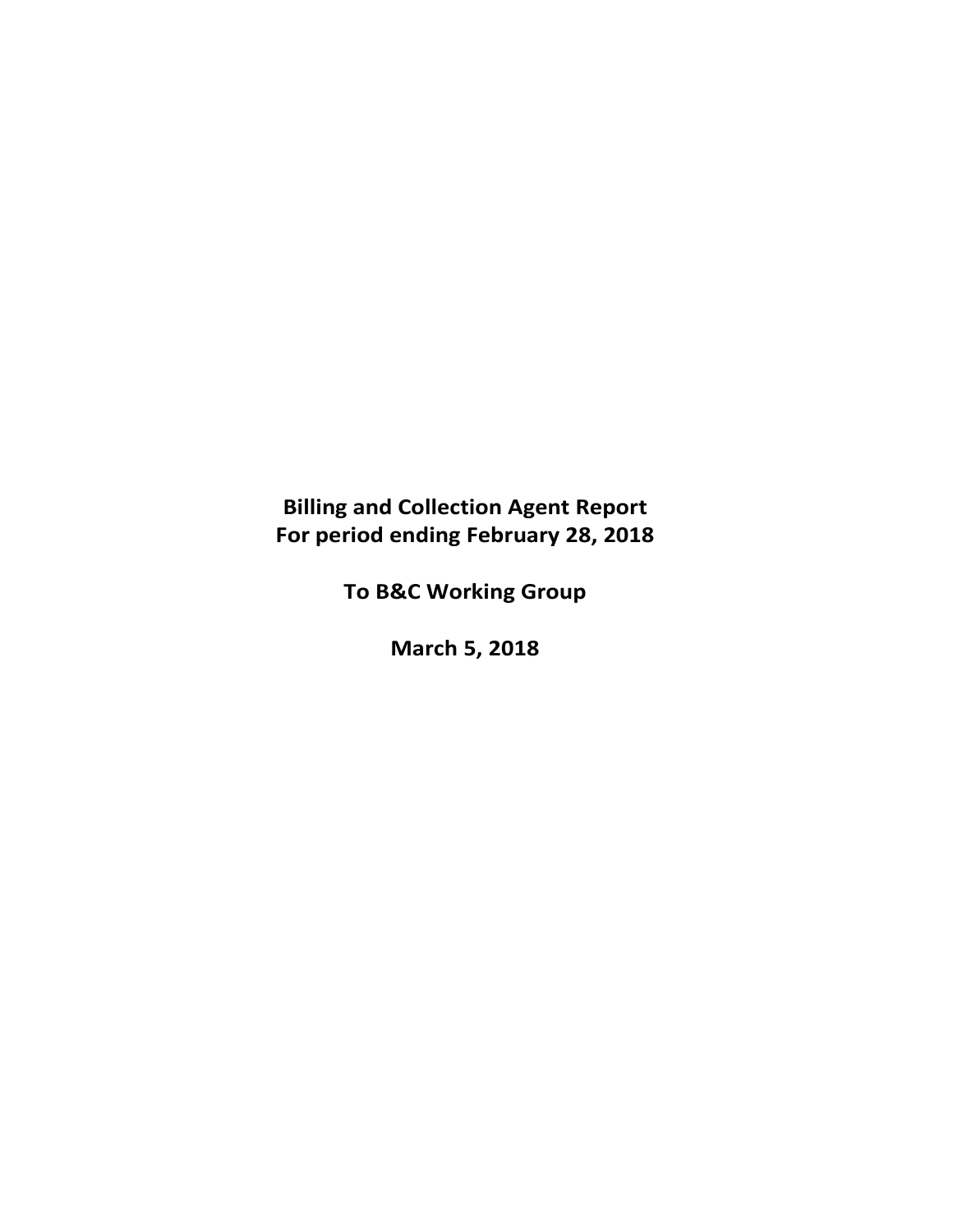# **NANPA FUND STATEMENT OF FINANCIAL POSITION February 28, 2018**

#### **Assets**

| Cash in bank                                      |         | \$ | 4,178,529  |  |  |  |  |  |  |
|---------------------------------------------------|---------|----|------------|--|--|--|--|--|--|
| Receivables                                       |         |    |            |  |  |  |  |  |  |
| Receivable from US Carriers<br>350,689            |         |    |            |  |  |  |  |  |  |
| Receivable from Canada                            |         |    |            |  |  |  |  |  |  |
| Receivable from Caribbean countries<br>17,716     |         |    |            |  |  |  |  |  |  |
| Receivables forwarded to Treasury for collection  | 82,687  |    |            |  |  |  |  |  |  |
| Allowance for uncollectible accounts<br>(109,700) |         |    |            |  |  |  |  |  |  |
| <b>Total assets</b>                               |         |    | 4,519,921  |  |  |  |  |  |  |
| Less: Accrued liabilities                         |         |    |            |  |  |  |  |  |  |
| Welch LLP                                         | 28,410  |    |            |  |  |  |  |  |  |
| <b>NEUSTAR Pooling 1K Block</b>                   | 300,914 |    |            |  |  |  |  |  |  |
| <b>NEUSTAR NANP Administration</b>                | 188,562 |    |            |  |  |  |  |  |  |
| Data Collection Agent - USAC                      | 6,237   |    | (524, 123) |  |  |  |  |  |  |
| <b>Fund balance</b>                               |         |    | 3,995,798  |  |  |  |  |  |  |

An RFP was released on January 12, 2018 for the Billing & Collection Agent contract. The RFP responses are due February 12, 2018 with the new agent to start taking over responsibilities March 1, 2018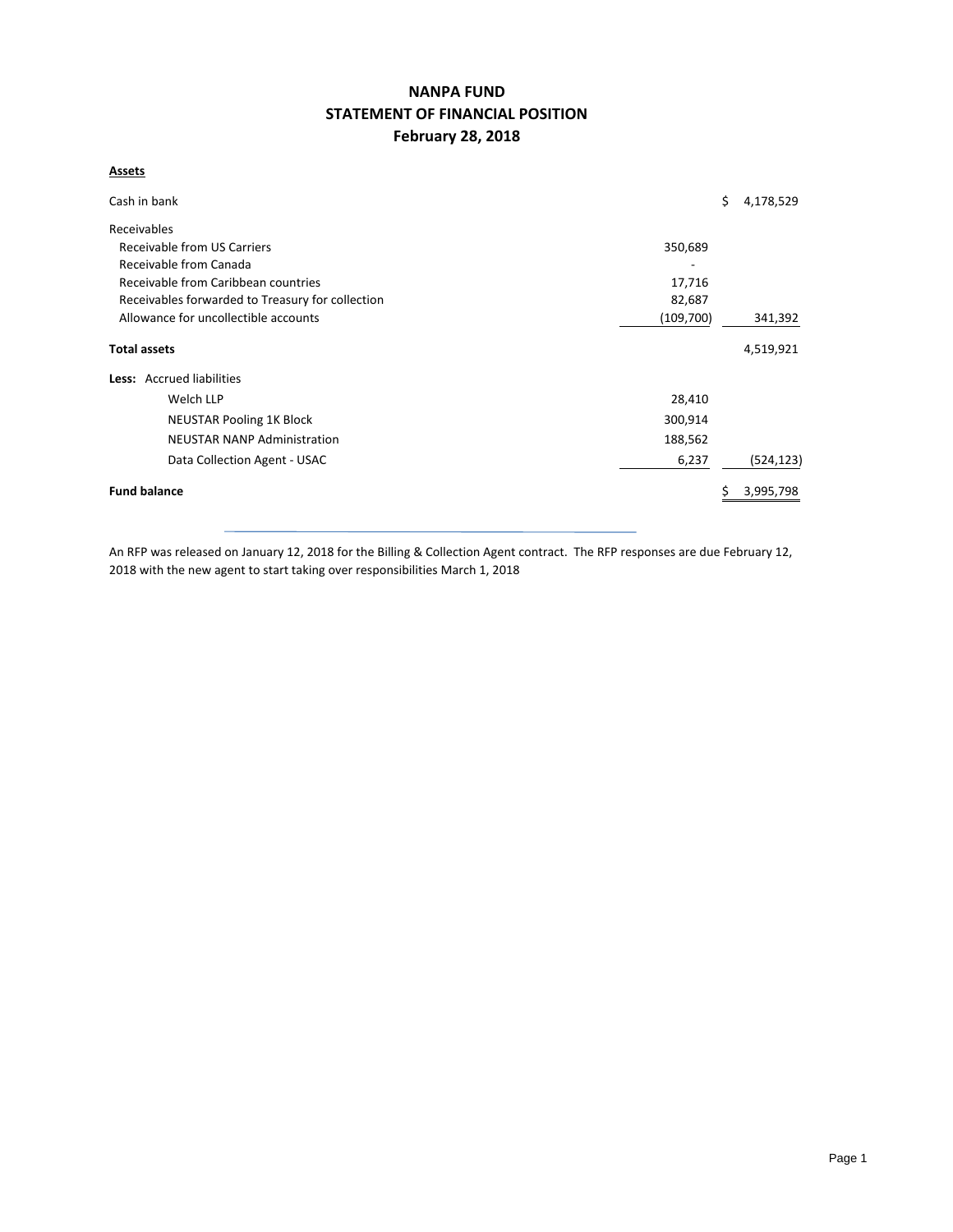#### **NANP FUND FORECASTED STATEMENT OF CHANGES IN FUND BALANCE OCTOBER 2017 TO SEPTEMBER 2018**

|                                              |                  | Actual          |                 |                  |            |            |               | <b>Budget</b> |               |               |               |               |           |                               |                   |                                                                           |  |
|----------------------------------------------|------------------|-----------------|-----------------|------------------|------------|------------|---------------|---------------|---------------|---------------|---------------|---------------|-----------|-------------------------------|-------------------|---------------------------------------------------------------------------|--|
|                                              |                  | Oct-17          | <b>Nov-17</b>   | <b>Dec-17</b>    | Jan-18     | Feb-18     | <b>Mar-18</b> | <b>Apr-18</b> | <b>May-18</b> | <b>Jun-18</b> | <b>Jul-18</b> | <b>Aug-18</b> | Sep-18    | <b>Total</b><br><b>Budget</b> |                   | <b>Variance between</b><br>forecasted results and<br>budget at Sept 30/18 |  |
|                                              |                  |                 |                 |                  |            |            |               |               |               |               |               |               |           |                               |                   |                                                                           |  |
| <u>Revenue</u>                               |                  |                 |                 |                  |            |            |               |               |               |               |               |               |           |                               |                   |                                                                           |  |
| <b>International Contributions</b><br>Canada | (1)              | 19,433          | 9,716           | 9,717            | 9,717      | 9,716      | 9,716         | 9,716         | 9,716         | 9,716         | 9,716         | 9,717         |           | 116,596                       | 116,596           | $\sim$                                                                    |  |
| Caribbean countries                          | (1)              | 24,429          | $\sim$          | $\sim$           |            | $\sim$     | $\sim$        | $\sim$        | $\sim 100$    | $\sim$        |               |               |           | 24,429                        | 24,429            |                                                                           |  |
| <b>Total International Contributions</b>     |                  | 43,862          | 9,716           | 9,717            | 9,717      | 9,716      | 9,716         | 9,716         | 9,716         | 9,716         | 9,716         | 9,717         | $\sim$    | 141,025                       | 141,025           |                                                                           |  |
| Domestic Contributions - US carriers         | (1)              | 5,718,956       | 184,162         | 183,850          | 178,191    | 354,142    | 156,423       | 156,423       | 156,423       | 156,423       | 156,423       | 156,423       | $\sim$    | 7,557,839                     | 7,506,473         | 51,366                                                                    |  |
| Late filing fees for Form 499A               | (2)              | (200)           | $\sim$          | 200              | 100        | (200)      | $\sim$        | $\sim$        | $\sim$        | $\sim$        | $\sim$        | $\sim$        | 65,000    | 64,900                        | 65,000            | (100)                                                                     |  |
| Interest income                              | (3)              | 1,174           | 1,765           | 1,811            | 2,086      | 3,123      | 417           | 417           | 417           | 416           | 416           | 416           | 416       | 12,874                        | 5,000             | 7,874                                                                     |  |
| <b>Total revenue</b>                         |                  | 5,763,792       | 195,643         | 195,578          | 190,094    | 366,781    | 166,556       | 166,556       | 166,556       | 166,555       | 166,555       | 166,556       | 65,416    | 7,776,638                     | 7,717,498         | 59,140                                                                    |  |
| <b>Expenses</b>                              |                  |                 |                 |                  |            |            |               |               |               |               |               |               |           |                               |                   |                                                                           |  |
| NANPA Administration                         | (4)              | 187,332         | 188,789         | 187,332          | 187,332    | 188,562    | 270,484       | 195,484       | 195,484       | 195,484       | 195,484       | 195,484       | 195,484   | 2,382,735                     | 2,420,813         | (38,078)                                                                  |  |
| 1K Block Pooling                             | (5)              | 255,804         | 257,795         | 254,315          | 303,465    | 257,581    | 302,510       | 258,989       | 258,989       | 258,989       | 258,989       | 258,989       | 258,989   | 3,185,404                     | 3,199,475         | (14,071)                                                                  |  |
| Pooling Change Order 3 B                     |                  |                 |                 |                  |            |            |               |               |               |               |               |               |           |                               |                   |                                                                           |  |
| - CLIN 15                                    | (5)(a)           | 211,750         | 211,750         | $\sim$           |            |            |               |               |               |               |               |               |           | 423,500                       | 423,500           |                                                                           |  |
| - CLIN 16<br>- CLIN 17                       | (5)(b)<br>(5)(b) | 2,052<br>$\sim$ | 2,679<br>$\sim$ | $\sim$<br>43,333 | 43,333     | 43,333     | 43,333        | 43,333        | 43,333        | 43,333        |               |               |           | 4,731<br>303,331              | 14,535<br>303,331 | (9,804)                                                                   |  |
|                                              |                  |                 |                 |                  |            |            |               |               |               |               |               |               |           |                               |                   | $\sim$                                                                    |  |
| <b>Billing and Collection</b>                |                  |                 |                 |                  |            |            |               |               |               |               |               |               |           |                               |                   | $\sim$                                                                    |  |
| Welch LLP                                    | (6)              | 28,410          | 28,410          | 28,410           | 28,410     | 28,410     | 28,410        | 28,410        | 28,410        | 28,410        | 28,410        | 28,410        | 28,410    | 340,920                       | 340,920           |                                                                           |  |
| <b>Data Collection Agent</b>                 | (7)              | 6,843           | 6,927           | 5,798            | 7,113      | 6,253      | 6,237         | 6,237         | 6,237         | 6,237         | 6,237         | 6,237         | 6,451     | 76,807                        | 74,844            | 1,963                                                                     |  |
| <b>Annual Operations Audit</b>               | (8)              | $\sim$ $-$      | $\sim$ $-$      | $\sim$           | 47,000     | $\sim$ $-$ | $\sim$        | $\sim$        | $\sim$        | $\sim$        | $\sim$        |               |           | 47,000                        | 47,000            |                                                                           |  |
| <b>Bank Charges</b>                          | (9)              | 4,346           | 7,194           | 3,729            | 3,026      | 2,803      | 3,167         | 3,167         | 3,167         | 3,166         | 3,166         | 3,166         | 3,166     | 43,263                        | 38,000            | 5,263                                                                     |  |
| Carrier Audits                               | (10)             | $\sim$          | $\sim 100$      | $\sim$           | $\sim$     | $\sim$     | $\sim$        | 200,000       | $\sim$        | $\sim$        | $\sim$        | $\sim$        |           | 200,000                       | 200,000           |                                                                           |  |
| Bad debt expense                             | (11)             | (5, 522)        | (6,919)         | 32,260           | 6,680      | 302        | 3,333         | 3,333         | 3,333         | 3,333         | 3,333         | 3,333         | 3,333     | 49,528                        | 40,000            | 9,528                                                                     |  |
| <b>Total expenses</b>                        |                  | 691,015         | 696,625         | 555,177          | 626,359    | 526,640    | 657,474       | 738,953       | 538,953       | 538,952       | 495,619       | 495,619       | 495,833   | 7,057,219                     | 7,102,418         | (45, 199)                                                                 |  |
| Net revenue (expenses)                       |                  | 5,072,777       | 500,982)        | 359,599)         | 436,265) ( | 159,859)   | 490,918)      | 572,397) (    | 372,397) (    | 372,397) (    | 329,064)      | 329,063) (    | 430,417)  | 719,419                       | 615,080           | 104,339                                                                   |  |
| <b>Opening fund balance</b>                  |                  | 379,726         | 5,452,503       | 4,951,521        | 4,591,922  | 4,155,657  | 3,995,798     | 3,504,880     | 2,932,483     | 2,560,086     | 2,187,689     | 1,858,625     | 1,529,562 | 379,726                       | 384,920           | (5, 194)                                                                  |  |
| <b>Closing fund balance</b>                  |                  | 5,452,503       | 4,951,521       | 4,591,922        | 4,155,657  | 3,995,798  | 3,504,880     | 2,932,483     | 2,560,086     | 2,187,689     | 1,858,625     | 1,529,562     | 1,099,145 | 1,099,145                     | 1,000,000         | 99,145                                                                    |  |
| Fund balance makeup:                         |                  |                 |                 |                  |            |            |               |               |               |               |               |               |           |                               |                   |                                                                           |  |
| Contingency                                  |                  | 1.000.000       | 1.000.000       | 1.000.000        | 1.000.000  | 1.000.000  | 1.000.000     | 1.000.000     | 1.000.000     | 1.000.000     | 1.000.000     | 1.000.000     | 1,000,000 | 1,000,000                     | 1,000,000         |                                                                           |  |

5,452,503 4,951,521 4,591,922 4,155,657 3,995,798 3,504,880 2,932,483 2,560,086 2,187,689 1,858,625 1,529,562 1,099,145 1,099,145 1,000,000

Surplus 4,452,503 3,951,521 3,591,922 3,155,657 2,995,798 2,504,880 1,932,483 1,560,086 1,187,689 858,625 529,562 99,145 99,145 ‐

**(1)** The US carrier contributions for the period from October 2017 to September 2018 and the International contributions are based upon actual billings.

(2) These fees represent the \$100 late filing fee charged to those companies that do not file the Form 499A by the due date.

**(3)** Interest income projections are estimates

(4) The NANPA Administration contract expires July 8, 2017. The cost for NANPA administration is an estimate based on the last option year plus a 3% increase. The percentage represents the average yearly increase over the contract. It also includes the anticipated cost of change order #7 Late filing fees (reversal) for Form 499A

(5) The 1K Block Pooling Administration contract expires July 14, 2017. The cost for Pooling Administration is provided for based on the amount provided in the final option year of the contract. The costs included anticipa

(5)(a) CLIN 15 is for the period March 22 to November 22, 2017 a cost of \$748,500. \$325,000 will be billed evenly between April and September 2017 with the remaining balance to be billed in the 2017/18 period.

(5)(b) CLIN 16 is for the period July 31 to November 24, 2017 and is not to exceed \$29,070. Budgeted for evenly over the months of August to November 2017

**(5)(b)** CLIN 17 is for the period November 24, 2017 to June 30, 2018 at \$43,333/month

**(6)** The cost of B&C Agent is based on the current interim contract with Welch LLP

(7) The expense for the Data Collection Agent is based on estimate of costs by USAC.

**(8)** The expense for the annual operations audit performed by Ernst & Young LLP is based on the quote given.

**(9)** Bank fees are an expense to the Fund.

**(10)** The budget allowed \$200,000 for carrier audits.

**(11)** The allowance covers all accounts considered potentially uncollectible at February 28, 2018.

#### **Assumptions: Reconciliation of forecast at September 30, 2018 to budget**

| Budgeted fund balance at September 30, 2018 - contingency                                                        | 1,000,000 |
|------------------------------------------------------------------------------------------------------------------|-----------|
| Increase in opening fund balance between budget period and actual                                                | (5, 194)  |
| Additional billings over estimate from budget                                                                    | 51,366    |
| Late filing fees (reversal) for Form 499A                                                                        | (100)     |
| Underestimate of interest earned to date compared to budget                                                      | 7,874     |
| Pooling change order 3B -difference between budget and actual                                                    | 9,804     |
| NANP Admin - difference between budget and actual contract extension awarded and<br>due to variable travel costs | 38.078    |
| NANP Pooling Change Orders Issued                                                                                |           |
| Decrease in B&C Agent costs -                                                                                    |           |
| Data Collection fees - Adjustment to actual from budget                                                          | (1,963)   |
| Bad debts - Adjustment to actual from budget                                                                     | (9,528)   |
| IK Block Pooling - difference between budget and actual contract awarded due to variable<br>travel costs         | 14,071    |
| Pooling change orders                                                                                            |           |
| Carrier audits that will not be performed                                                                        |           |
| Operations Audit - Adjustment to actual from budget                                                              |           |
| Bank fees - Adjustment to actual from budget                                                                     | (5,263)   |
| Forecasted fund balance at September 30, 2018                                                                    | 1,099,145 |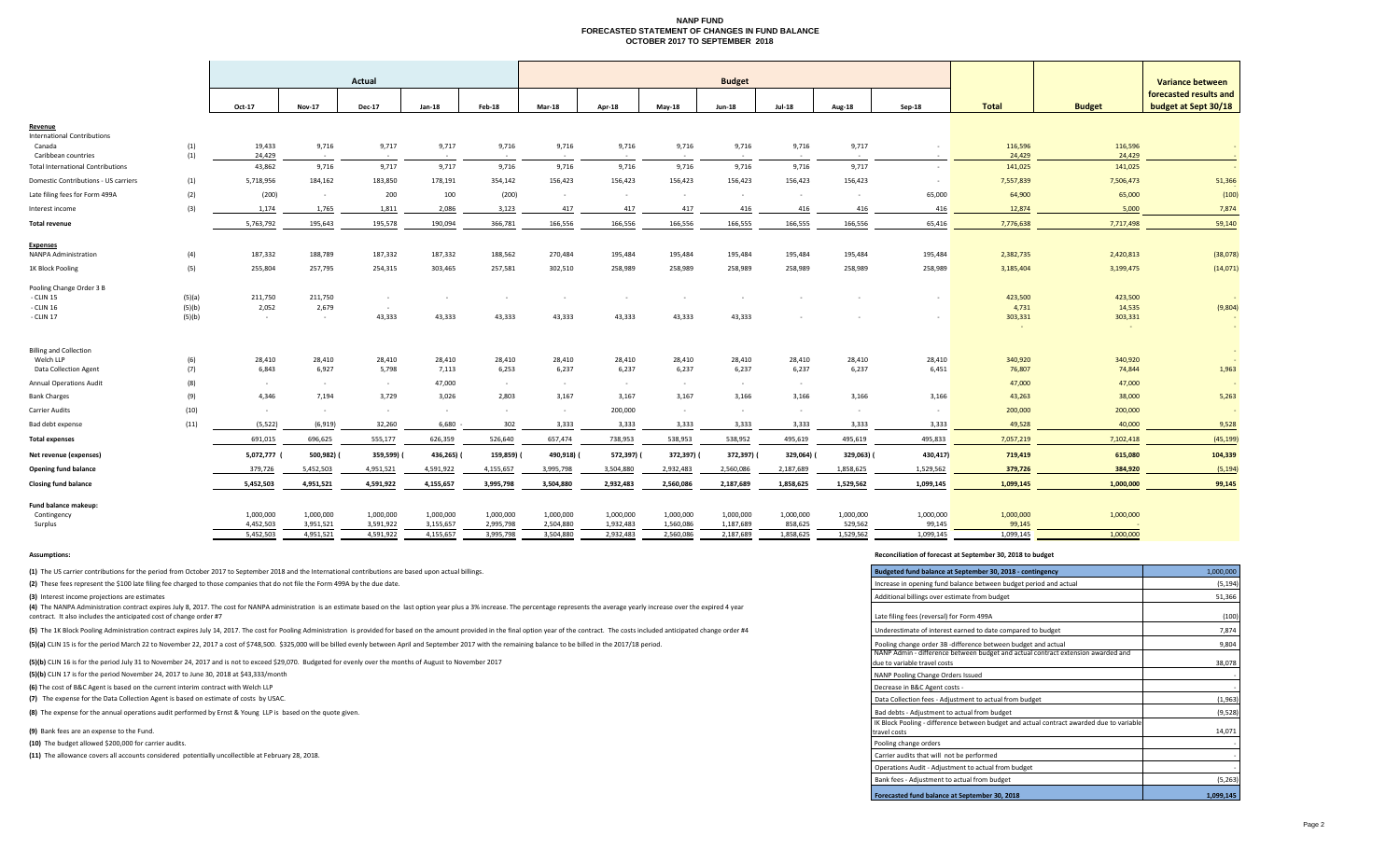#### **CURRENT AND FORECASTED LIABILITIES**

|                                                                                    |               |               | Current       |                          |         |          |         |         |               |
|------------------------------------------------------------------------------------|---------------|---------------|---------------|--------------------------|---------|----------|---------|---------|---------------|
|                                                                                    |               |               | <b>Feb-18</b> | <b>Mar-18</b>            | Apr-18  | $May-18$ | Jun-18  | Jul-18  | <b>Aug-18</b> |
| <b>NEUSTAR - NANPA Administration</b>                                              |               |               | 188,562       | 270,484                  | 195,484 | 195,484  | 195,484 | 195,484 | 195,484       |
| - Payment authorized by the FCC in February<br>January 2018                        | \$<br>187,332 |               |               |                          |         |          |         |         |               |
| - Authorization by the FCC has not been received for payment                       |               |               |               |                          |         |          |         |         |               |
| February 2018                                                                      |               | \$<br>188,562 |               |                          |         |          |         |         |               |
| NEUSTAR -1K Block Pooling & Change Orders 3B & 4                                   |               |               | 300,914       | 345,843                  | 302,322 | 302,322  | 302,322 | 258,989 | 258,989       |
| - Payment authorized by the FCC in February<br>January 2018                        | \$<br>346,799 |               |               |                          |         |          |         |         |               |
| - Authorization by the FCC has not been received for payment                       |               |               |               |                          |         |          |         |         |               |
| February 2018                                                                      |               | \$<br>300,914 |               |                          |         |          |         |         |               |
| Welch LLP - Billing & Collection Agent                                             |               |               | 28,410        | 28,410                   | 28,410  | 28,410   | 28,410  | 28,410  | 28,410        |
| - Payment authorized by the FCC in February<br>January 2018                        | \$<br>28,410  |               |               |                          |         |          |         |         |               |
|                                                                                    |               |               |               |                          |         |          |         |         |               |
| - Authorization by the FCC has not been received for payment<br>February 2018      |               | \$<br>28,410  |               |                          |         |          |         |         |               |
| <b>USAC - Data Collection Agent</b><br>- Payment authorized by the FCC in February |               |               | 6,237         | 6,237                    | 6,237   | 6,237    | 6,237   | 6,237   | 6,237         |
| January 2018                                                                       | \$<br>6,252   |               |               |                          |         |          |         |         |               |
| - Authorization by the FCC has not been received for payment<br>February 2018      |               | 6,237<br>\$   |               |                          |         |          |         |         |               |
| <b>Carrier audits</b>                                                              |               |               |               | $\overline{\phantom{a}}$ | 200,000 |          |         |         |               |
| <b>Bank Fees</b>                                                                   |               |               |               | 3,167                    | 3,167   | 3,167    | 3,166   | 3,166   | 3,166         |
| Total                                                                              |               |               | 524,123       | 654,141                  | 735,620 | 535,620  | 535,619 | 492,286 | 492,286       |
|                                                                                    |               |               |               |                          |         |          |         |         |               |